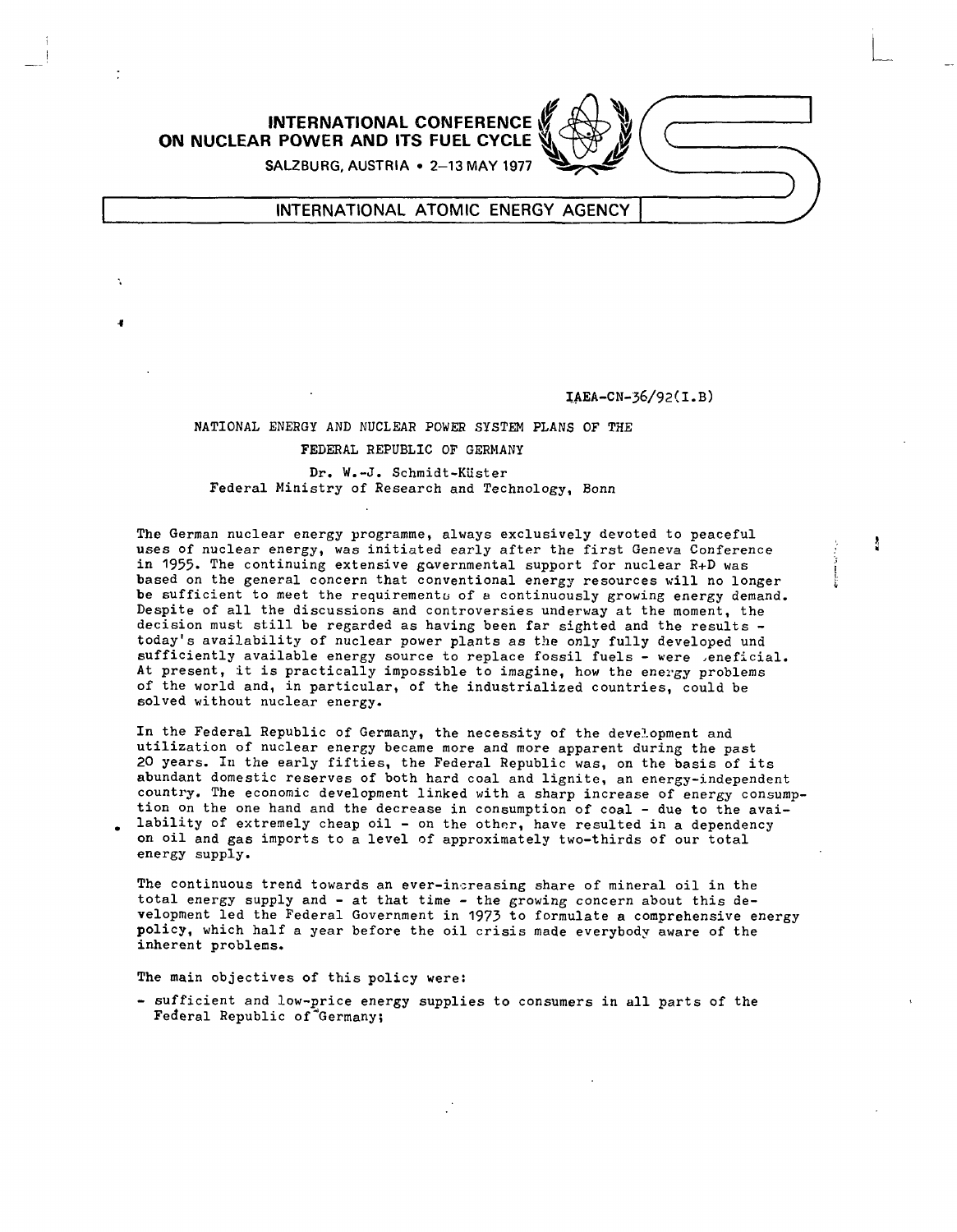- a secured supply in the medium and long term;
- a supply of energy at favourable total costs to the economy in the long term;
- adequate and early consideration of the requirements for environmental protection, in order to link closely energy and environmental policy.

On this basis, the efforts were directed towards a reduction of import dependency on oil and natural gas and to a stabalization of indigenous coal utilization. Nuclear energy was supposed to meet most of the growing energy demand, at least for electricity generation.

When the oil crisis of 1973 made the world energy problems apparent to the general public and the sharp increase of oil prices enhanced the urgency of a reduction of mineral oil imports, the Energy Programme was reviewed. Without major changes of the objectives the revised 1974 Energy Programme called for

- a higher priority for securing mineral oil supplies with the aim to reduce the percentage of mineral oil in our overall energy supply from 55 % in 1975 to 44 % in 1985;
- £.n accelerated use of natural gas and lignite;
- a stabilization of hard-coal utilization on a level of about 100 Mio t per year;

ĵ

- an improved long-term siting policy for energy installations; and
- greater efforts in energy conservation.

Particular importance was assigned to nuclear energy. The 1973 projection for 1985 forsaw an increase cf the shara of nuclear energy in the supply of primary energy from approximately 1 % in 1973 to 15 % in 1985. The figure corresponded to a  $45$  % share of nuclear energy of all electricity generated in 1985. To achieve this a total capacity of  $45,000$  to 50,000 MWe would have to be installed by 1985.

These figures were based on the assumption of a continued economic growth and continuous economic development following the trend of the last 20 years. The oil crisis of 1973 as well as the resulting worldwide economic recession of the past years made it necessary to review this forecast of the consumption of primary energy.

A new projection, taking into account the development of the last three years has been prepared and decided upon by the Federal Government on 23 March 1977- These guidelines come to the conclusion, that the consumption of primary energy in 1985 will be approximately 10 % lower than originally expected. The delays in building and operating nuclear power plants due to actions of interveners and delays in the preparation and construction of the necessary installations for the back end of the nuclear fuel cycle will not make ist possible to reach the nuclear capacity originally foreseen.

The Federal Government pointed out, that a capacity of approximately 30,000 MWe would be considered necessary by 1985 to avoid shortages in electricity supplies.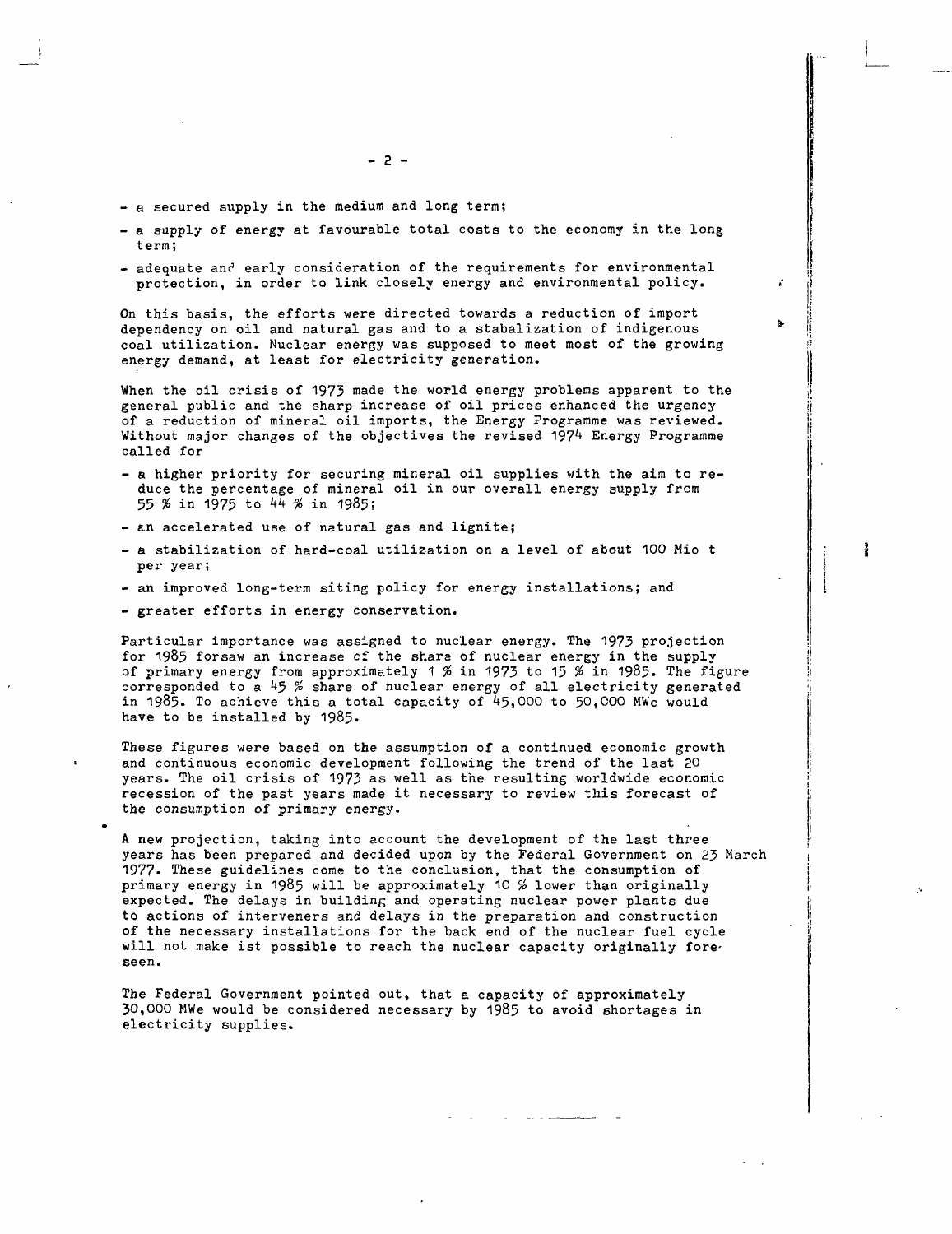This adjustment of figures, leading to a slower development of nuclear power, similar to the situation in many other industrialised countries, has often been interpreted as a dramatic set back of nuclear energy and a complete failure of most energy policies. It is true, that the worldwide economic recession led to a corresponding reduction both in energy growth and in large industrial investments. Uncertainties caused by the increasing local resistance of the public, in general initiated by antinuclear groups and environmentalists, also has influenced the planning of utilities. It is impossible, however, to assess accurately the impact of these events. The main reason for the uncertainties in nuclear power programmes still appears to be the early stage of nuclear energy itself.

We should not forget, that the commercial introduction of nuclear power into the electricity market started only less than twenty years ego and the delays we are facing at the moment amount to a period of two to three years, a comparatively small figure, taking into account the importance of this source of energy.

An important factor.for the further application of nuclear energy will be the complete inclusion of all accompanying and necessary costs, in particular of the fuel cycle, in the price of the nuclear KWh. In the past, abundant services available in those countries which have developed a nuclear weapons capacity have not been an incentive to industries to build and operate the necessary installations for a completely closed fuel cycle.

ł

The practice of the Federal Republic of Germany since the early years of nuclear energy in our country has been to fund the development only until the demonstration phase has been reached and then hand over responsibility to industry. This policy has been persued successfully in the area of light water reactors and will now be followed for the back end of the nuclear fuel cycle. The Government has borne the costs for R+D and for the construction and operation of pilot plants. The next step, the construction and operation of reprocessing plants and related facilities will be a matter cf industry. The government will have to supervise construction and operation of the plants and - according to a new amendment to our Atomic energy act - will take over responsibility for the final storage and disposal of radioactive wastes. The cost of the total back end of the fuel cycle (including waste management), however, wil] have to be borne by utilities operating nuclear plants.

During the past years the Government of the Federal Republic of Germany has developed a comprehensive concept for the complete back end of the nuclear fuel cycle. It assigns great importance to reprocessing, waste handling and storage as a guarantee for safety and environmental protection, and infact the solution of this problem was made a prerequisit for further licensing of new nuclear power plants. The densely populated territory of the Federal Republic of Germany does not allow long-term storage of irradiated fuel elements.

The technical solutions for the planned fuel cycle center comprising all stages of reprocessing, recycling and waste management, can draw on considerable efforts in research and development in this field and on a wide range of international cooperation, especially within the framework of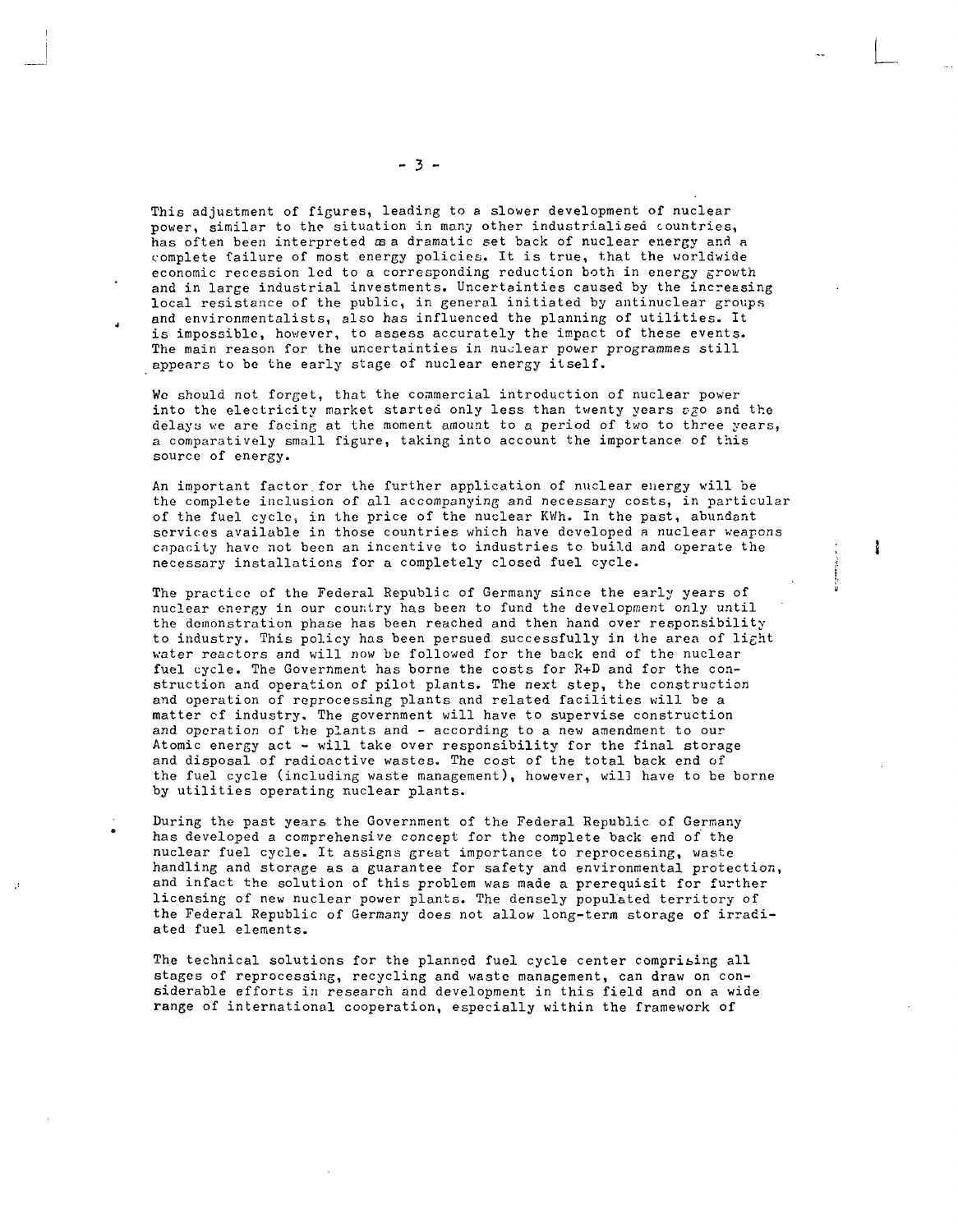the Eurochemic and together with the respective French and British organisations with the United Reprocessors Company. Experience with the Eurochemic plant and with the WAK plant at Karlsruhe will be employed to build the first large reprocessing plant of 1500 t/a capacity which is expected to go into operation in the late eighties. The first step towards the realisation of this project will be the construction of large water ponds for irradiated fuel elements to be stored until they can be reprocessed.

For low and medium level waste technologies are already available and only little effort is necessary for further improvement. R+D activities for the conditioning of high level waste are concentrated on embedding of this material in glass ceramics and metal matrices. Disposal of radioactive wastes is to take place in underground salt formations which have been stable~ geologically during more than 100 million years.

For the Federal Republic of Germany the Fast Breeder Reactor System is one of the essential options for securing our energy supply on a longterm basis. Consequently the development of reprocessing and plutonium recycle technology is of vital importance for our country. Stretching the resources of nuclear fuels by the use of plutonium will also be of great importance for light water reactors in the near future, at least for those countries which do not have large indigenous deposits of uranium and limited sources of other primary energies. But in addition to securing the necessary energy supply there are also safety aspects which according to our judgement make reprocessing absolutely necessary, since an indefinite storage of spent fuel elements in water pools or other storage facilities can not be justified for a densely populated country like the Federal Republic of Germany. There is no other way to transform nuclear waste into materials, which can be finally disposed of safety without an unacceptable high degree of remaining risks.

ł

The Government of the Federal Republic of Germany is fully aware of all the problems related to reprocessing and the large scale utilization of plutonium. It has carefully weighted all factors pro and contra which have been risen with respect to our concept of closing the back end of the fuel cycle. Taking into account all the cincumstances specific to our country we have come to the conclusion, that there is no alternative to the continuation of our programme to build a large reprocessing plant without any delay. On the other hand the Government of the Federal Republic of Germany perfectly acknowledges that otner countries with different conditions might for their part arrive at other conclusions.

An other important element for the commercial utilisation of nuclear energy, the enrichment of uranium has made considerable progress. In close cooperation with partners from the United Kingdom and the Netherlands the development of the Gas Centrifuge process has been very successful from the technical print of view. Pilot plants of approximately 70 tons of separative work are in continuous operation since some years at Almelo and Capenhurst. At the moment the construction of an additional capacity of 200 t SWU is well advanced. Several cascades are already in operation and the two plants will be terminated by the end of next year, to represent the first parts of a larger capacity of 2000 t SWU already committed through contracts with utilities.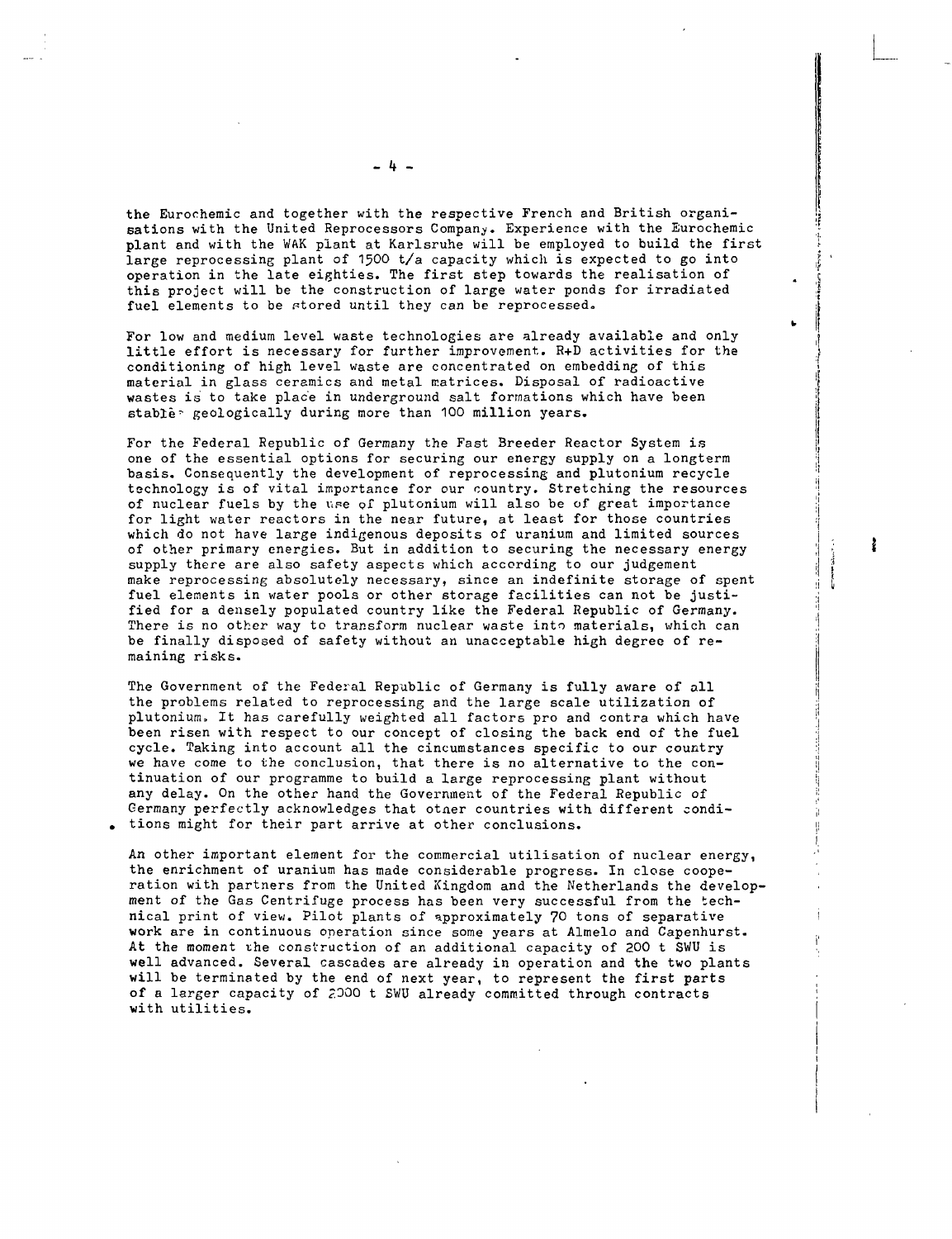This first 2000 t SWU programme will be executed with financial becking from the three Governments. Any additional capacity - at present a further enlargement by 1500 t UTA is being considered - will have to be tuilt without direct financial involvement of the three Governments. Present predictions for the economical viability of the process show, that this will be possible, both technically and economically.

The Federal Republic of Germany shares the world wide concern about the danger of a proliferation of nuclear weapons or weapons material. Consequently the Federal Republic of Germany has renounced the production of nuclear weapons already in 1954 and has signed and ratified the Non Proli-• feration Treaty. Since 1958 she is subject to the international safeguards system of EURATOM. In addition the Federal Republic of Germany has at all possible occasions demonstrated her willigness to cooperate with other countries in the further development of an even more effective non-proliferation policy on the basis of the existing Non Proliferation Treaty. We are convinced that this treaty, which more than 100 nations have already joined, is the optimal political, legal and moral basis on which non-proliferation efforts can efficiently and successfully be developed in the future.

Nuclear power will not only be beneficial to industrialised nations but will be also important for the economic development and welfare of many other countries in this world. We, therefore, believe that on the basis of the terms of the Non Proliferation Treaty countries with a highly developed nuclear technology should continue to cooperate with recepient countries. We are convinced, that following the spirit of the Treaty a non-proliferation policy must not lead to a policy of technological denial, which according to our opinion will be detrimental in the long run and have adverse effects. Thus we are decided to follow a line of cooperation and effective non-proliferation safeguards, strongly supporting all efforts to strengthen the existing national and international mechanisms and continuously improving the respective technologies. We are therefore prepared to continue the discussions of this important issue with recipient and supplying countries.

ł

Whereas the nuclear fuel cycle for the LWR can be regarded as entering the commercial phase, the development of advanced reactor systems has still a long way to go and will need Governmental funding for quite some time to come.

In the area of the development of Fast Breeder Reactors, the construction of our SNR-300 demonstration plant, a result of the cooperation between German, Belgian and Netherlands groups is progressing at Kalkar. First operation of this plant is expected for the end of 1981.

In addition to this well established cooperation, progress has been made to coordinate activities with France. German utilities have agreed to participate in the construction of Superphenix, the first breeder reactor power plant of the 1000 MW range.

On the industrial side an integration of German and French industries, has been initiated, starting with a systems'engineering and licencing company, with the aim to build a joint company for the construction of breeder